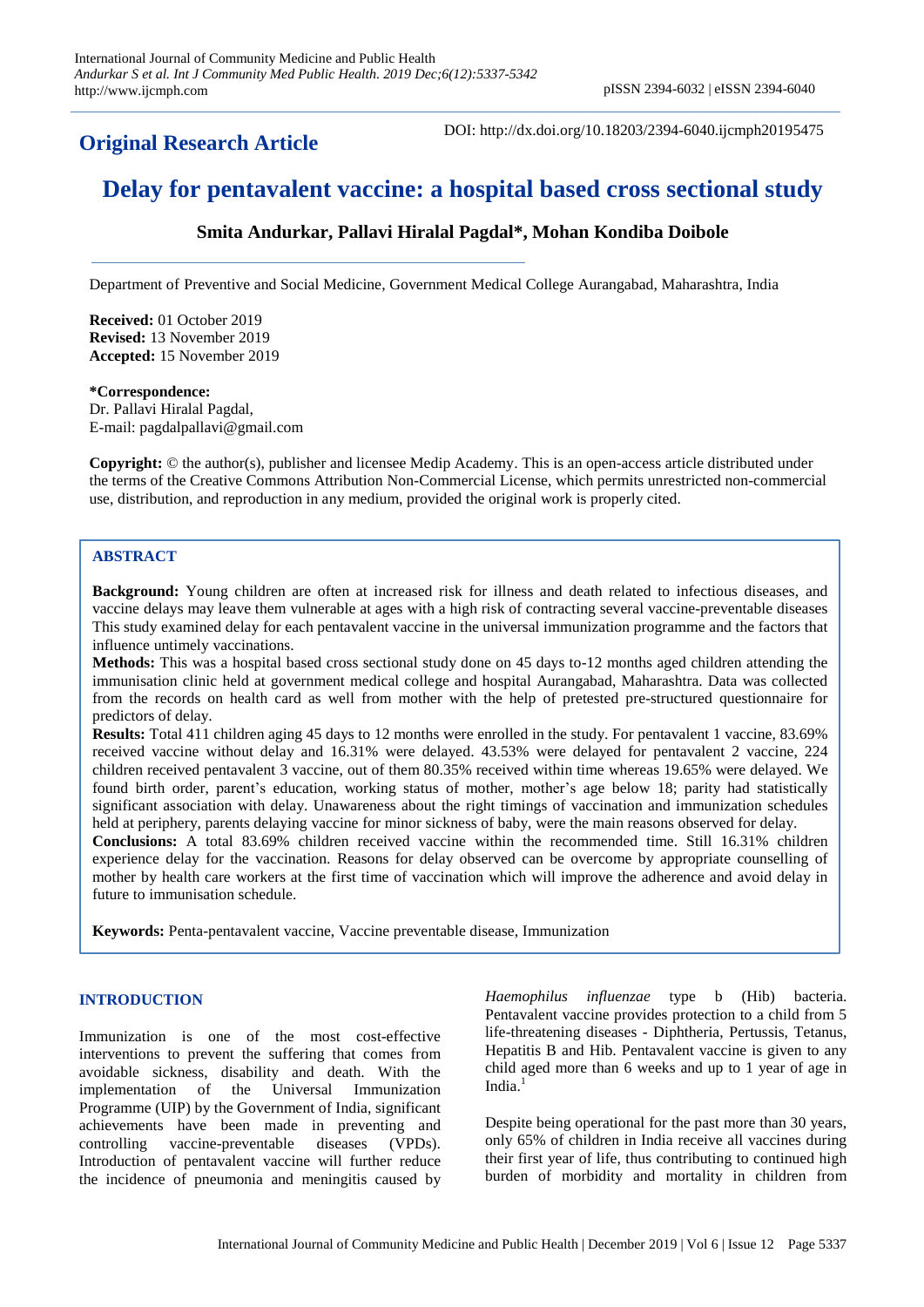vaccine preventable diseases  $(VPDs)$ .<sup>2</sup> India has the highest number (approximately 10 million) of such children in the world. $\frac{3}{5}$ 

Any delay in vaccination i.e., administering vaccine doses later than the national recommended schedule, predisposes children to risk of a vaccine-preventable disease (VPD) in the period when they have not acquired protective immunity through vaccinations.<sup>4</sup> Young children are often at increased risk for illness and death related to infectious diseases, and vaccine delays may leave them vulnerable at ages with a high risk of contracting several vaccine-preventable diseases. 5

Timely vaccination is defined as administration of vaccine doses at a schedule recommended by India's national immunization schedule. Age-appropriate and timely vaccinations are an important indicator of vaccination program performance, as timely vaccinations maximize the protection and decrease the time for which children are at risk for various VPDs. 4

There are wide variations in the proportion of unvaccinated and partially vaccinated children within states and districts. Recent evaluations have indicated that the major reasons for inability to reach with all vaccines to children in the entire country are lack of awareness among parents about the benefits of vaccination, fear of adverse events following immunization (AEFI) and operational reasons such as non-availability of vaccines or vaccinators during vaccination sessions.<sup>2</sup>

Understanding the multi-dimensional determinants of delays is crucial in improving services for routine immunization in any country. There is distinct gap in the vaccination literature and a notable lack of studies on vaccination timeliness in India. This study examined delay for each pentavalent vaccine in the universal immunization programme and the factors that influence untimely vaccinations.

The objectives of this study were to study delay for pentavalent vaccine in children attending immunization clinic, and to study factors influencing delay for pentavalent vaccine.

## **METHODS**

Sample size for the study is calculated by taking 65% prevalence for immunization coverage in India, 95% confidence interval and 5% allowable error, sample size came 365 adding 10% more came to 401, we included 411 children of 45 days to 1 year age.

This was a hospital based cross sectional study done during November 2018 to February 2019 on 45 days to-12 months aged children attending the immunization clinic held at government medical college and hospital Aurangabad, Maharashtra. This immunization clinic runs three days a week and children from all over Aurangabad

city as well residing outskirts of the city visit the clinic for immunization. As this clinic is run as outpatient department, flow of the patients is different every time so beneficiaries from this clinic are not same and could not followed. Children between 45 days to 12 months of age and eligible for recommended vaccine as per age were enrolled in the study. Children who were younger than recommended age for each vaccine were excluded.

Data was collected from the records on health card as well from mother. Dates of previous vaccination are recorded from child's health cards and mother of child was interviewed with the help of pretested pre-structured questionnaire for predictors of delay such as parents education, working status, mother 's age, parity, birth weight, birth order and sex of child, social factors like religion, residence, migration and reason for delay.

Delay is considered if the child had received vaccine after the 45 days than the recommended time of vaccine i.e. for pentavalent 1 vaccine after the 45 days from  $6<sup>th</sup>$  week of child's birth date similarly for pentavalent 2 and pentavalent 3, 45 days later than  $10^{th}$  and  $14^{th}$  week of child's birth date respectively.

## *Statistical analysis*

Data was coded and entered in Microsoft excel 2010, data was analyzed using IBM SPSS software 24 trail version. Quantitative data is expressed in terms of frequencies and percentage. Delay and its determinants were assessed with the help of box whisker plot and its statistical association is tested with chi square test. In order to determine the length of delay, the age at immunization was calculated with the help of age calculator by subtracting the vaccination received date from the birth date. By these calculations the day when child received vaccine from his birth is calculated and categorized into two groups for the purpose of this study. First group was considered age appropriate for those who receive vaccine within timeline. Second group considered delayed for those who received beyond timeline.

## **RESULTS**

Total 411 children aging 45 days to 12 months were enrolled in the study (Table 1). 20.46% children were in 45-74 days age group 17.03 were in 75-104 days age group and 55.50% were more than 104 days.

#### **Table 1: Distribution of patients according to age.**

| Age in days | 'No . of children, | <b>Percentages</b> |
|-------------|--------------------|--------------------|
| 45-74       | 117                | 28.46              |
| 75-104      | 70                 | 17.03              |
| >105        |                    | 54.50              |

It is observed from Table 2 that 411 children received pentavalent vaccine 1, 294 received pentavalent vaccine 2 and 224 received pentavalent vaccine 3. For pentavalent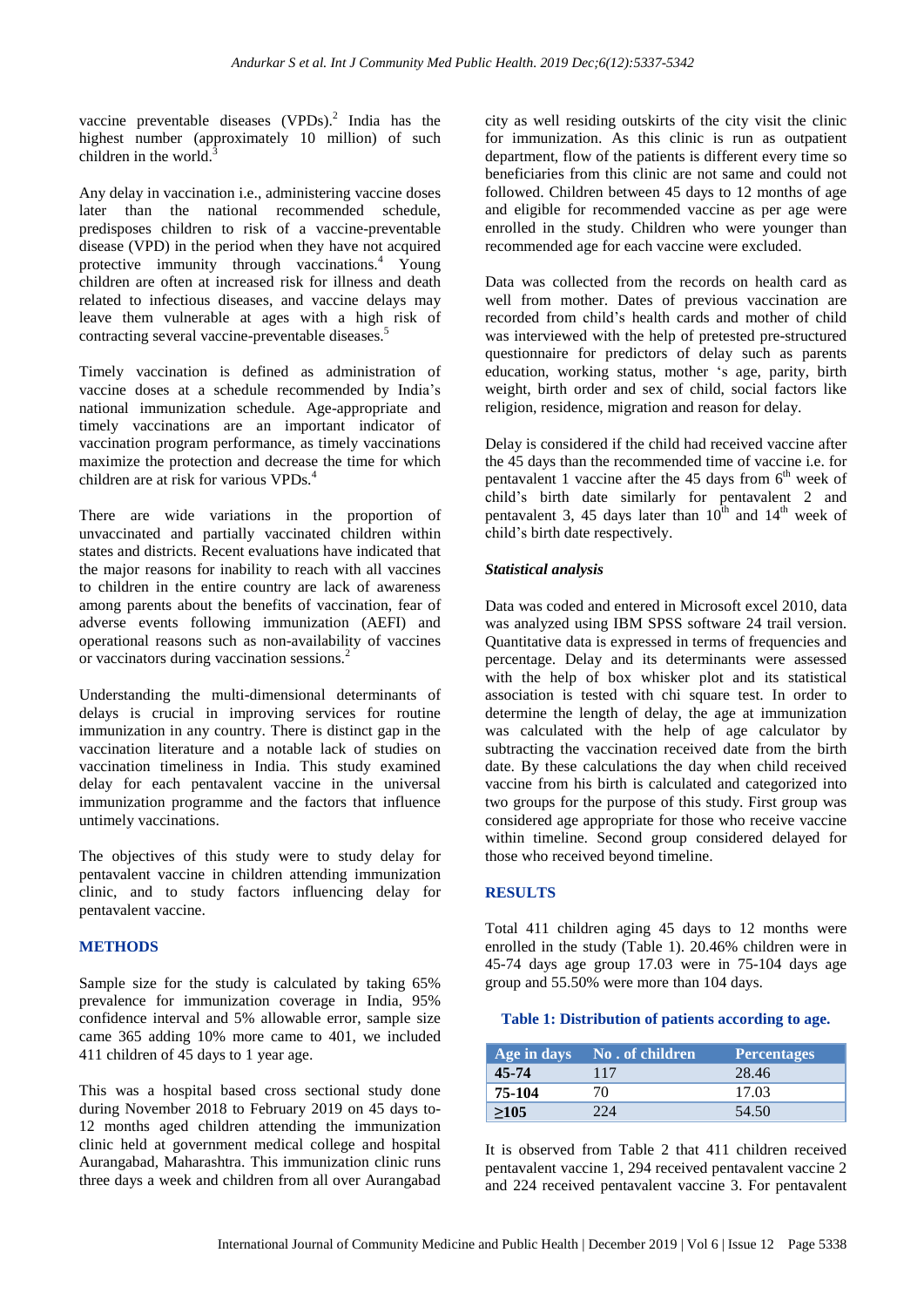vaccine 1,344 (83.69%) received vaccine without delay and 67 (16.31%) were delayed. 66 (22.94%) were delayed for pentavalent 2 vaccine, however amongst these 66 children 34 (51.51%) were delayed because of the

previous pentavalent vaccine delay. 224 children received pentavalent 3 vaccine, out of them 180 (80.35%) received within time whereas 19.65% were delayed.

#### **Table 2: Distribution of children according to their immunization status.**

| <b>Received</b><br><b>vaccine</b> | No. children received vaccine without<br>delay $(\% )$ | No. of children received vaccine with<br>delay $(\% )$ | Total |
|-----------------------------------|--------------------------------------------------------|--------------------------------------------------------|-------|
| PENTA1                            | 344 (83.69)                                            | 67(16.31)                                              | 411   |
| PENTA2                            | 128 (43.53)                                            | 66 (22.94)                                             | 294   |
| PENTA3                            | 180 (80.35)                                            | 44 (19.65)                                             | 224   |

Note- figures in parenthesis are percentages.

#### **Table 3: Distribution of delay factors related to mother and child to pentavalent 1 vaccine.**

| <b>Determinant</b>              | Sub class             | No delay       | <b>Delay</b> | <b>Total</b> | df     | $X^2$ value  | P value  |  |
|---------------------------------|-----------------------|----------------|--------------|--------------|--------|--------------|----------|--|
| <b>Sex</b>                      | Male                  | 181            | 39           | 220          | 0.705  | 1            | 0.401    |  |
|                                 | Female                | 163            | 28           | 191          |        |              |          |  |
| <b>Birth weight</b>             | Normal                | 284            | 51           | 335          | 1.951  | $\mathbf{1}$ | 0.377    |  |
|                                 | <b>LBW</b>            | 60             | 16           | 76           |        |              |          |  |
| <b>Birth order</b>              | $\leq$ 2              | 289            | 48           | 337          | 5.812  | $\mathbf{1}$ | $0.023*$ |  |
|                                 | $\geq$ 3              | 65             | 19           | 84           |        |              |          |  |
|                                 | Illiterate            | $\overline{4}$ | 3            | 7            | 10.279 | 3            | $0.016*$ |  |
| <b>Mother's Education</b>       | 1-5 years schooling   | 6              | 3            | 9            |        |              |          |  |
|                                 | 6-12 years schooling  | 209            | 47           | 256          |        |              |          |  |
|                                 | $>12$ years schooling | 125            | 14           | 149          |        |              |          |  |
| <b>Working status of mother</b> | Not working           | 287            | 62           | 349          | 9.927  | $\mathbf{1}$ | $0.007*$ |  |
|                                 | Working               | 57             | 4            | 62           |        |              |          |  |
| Mother's age                    | $<$ 18 years          | 55             | 16           | 72           | 4.039  | $\mathbf{1}$ | $0.044*$ |  |
|                                 | $\geq$ 18 years       | 289            | 51           | 340          |        |              |          |  |
| <b>Parity</b>                   | $\leq$ 3 children     | 289            | 47           | 336          | 5.541  | 1            | $0.019*$ |  |
|                                 | >3 children           | 56             | 19           | 75           |        |              |          |  |
| <b>Father's education</b>       | Illiterate            | 3              | $\Omega$     | 3            | 11.466 | 3            |          |  |
|                                 | 1-5 years schooling   | 9              | 5            | 14           |        |              | $0.009*$ |  |
|                                 | 6-12 years schooling  | 186            | 46           | 232          |        |              |          |  |
|                                 | $>12$ years schooling | 146            | 16           | 162          |        |              |          |  |



**Figure 1: Distribution of duration of delay according to type of pentavalent vaccine.**

Figure 1 depicts the duration of delay with the Its Box and Whisker plot. It was observed that for pentavalent 1 vaccine was median delay was 79 days and IQR (59-79- 106 days) similarly median delay for pentavalent 2 vaccine was 78 days with IQR (60-78-111 days) with minimum 46 days to maximum 334 days whereas median delay for pentavalent 3 vaccine was 98 days with IQR (62-98-113 days) with minimum 47 days to maximum 319 days were observed in our settings.

Table 3 and 4 describes the multiple factors responsible for vaccination delay It is obvious that if the child receives first pentavalent vaccine beyond the recommended time, next two doses of the pentavalent vaccine will be delayed subsequently. So, the factors responsible for the for very first pentavalent vaccine delay are explored out in present study. It was observed from Table 3 there are factors related to mother and child which can be predictors of delay. We found birth order,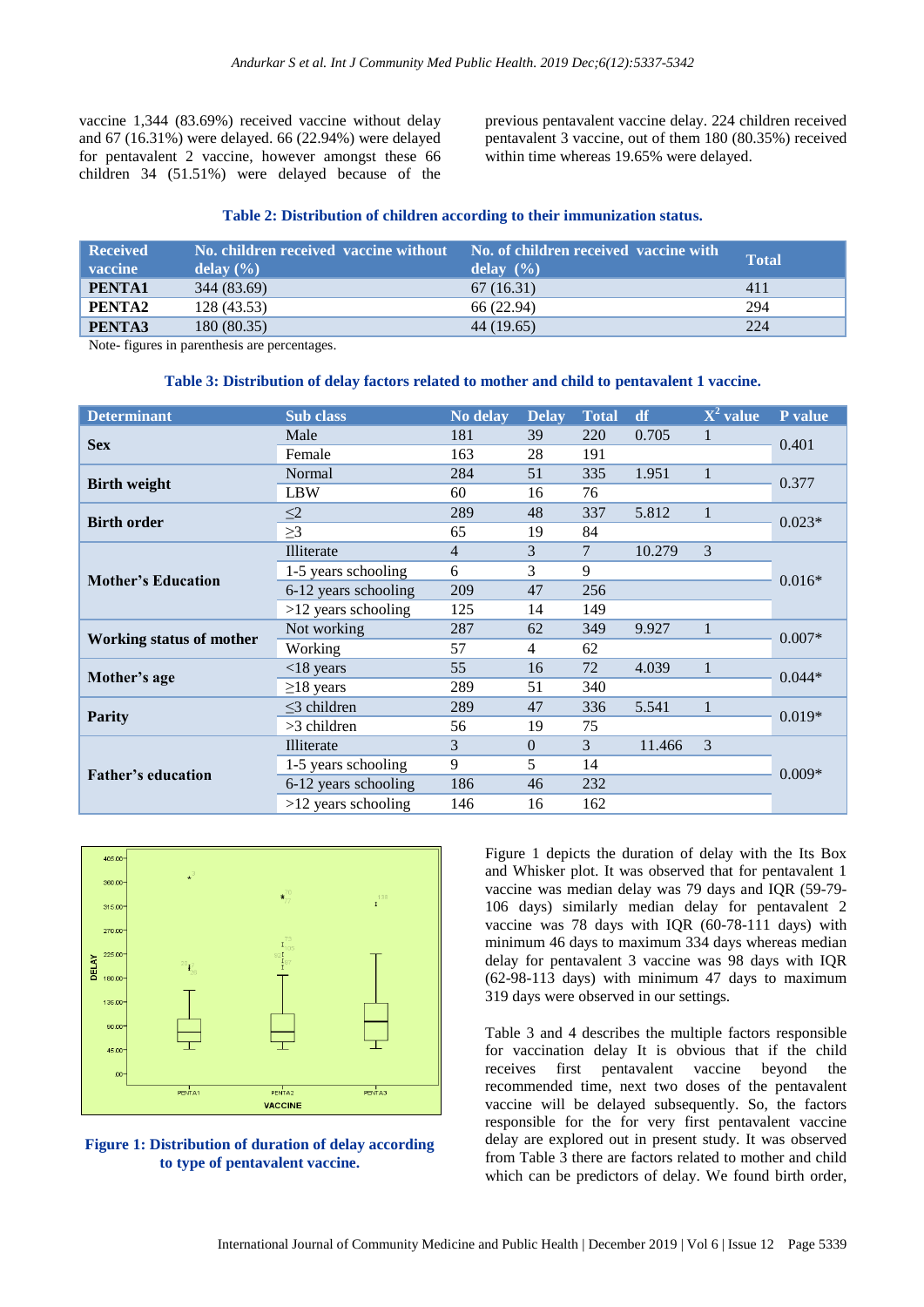parent's education, working status of mother, mother's age below 18; parity had statistically significant association with delay.

Social determinants like religion, residence, migration, type of family were asses for the delay. Table 4 shows that no statistically significant association observed between social factors and delay.

It is observed from Figure 2 that 26.87% mothers were unaware about the timings of immunization session held

at periphery, while 7.46% mothers visited the session but didn't received vaccine due to some reasons like, being late to the session, long waiting period, etc. 22.39% of mothers delayed vaccination on their own as the baby had some kind of minor sickness while 13.33% were delayed with medical advice for sick child, 7.46% children did not received vaccine due to unavailability of vaccine at the peripheral session site whereas 8.96% mothers were not aware of the right time of vaccination was observed.

| <b>Determinant</b>    | Sub class       | No delay | <b>Delay</b>   | <b>Total</b> | df    | $X^2$ value    | P value |
|-----------------------|-----------------|----------|----------------|--------------|-------|----------------|---------|
| <b>Religion</b>       | Hindu           | 213      | 37             | 250          | 3.197 | 3              | 0.362   |
|                       | Muslim          | 123      | 30             | 153          |       |                |         |
|                       | <b>Buddhist</b> | 6        | $\overline{0}$ | 6            |       |                |         |
|                       | Other           | 2        | $\Omega$       | 2            |       |                |         |
| <b>Social class</b>   | Higher          | 60       | 6              | 66           | 5.685 | $\overline{4}$ | 0.224   |
|                       | Upper middle    | 79       | 14             | 93           |       |                |         |
|                       | Middle          | 74       | 16             | 90           |       |                |         |
|                       | Lower middle    | 78       | 23             | 101          |       |                |         |
|                       | lower           | 37       | $\overline{7}$ | 44           |       |                |         |
| <b>Residence</b>      | Within city     | 267      | 56             | 323          | 1.105 |                | 0.293   |
|                       | Outside city    | 83       | 5              | 88           |       |                |         |
| <b>Type of family</b> | Nuclear         | 150      | 24             | 175          | 0.035 |                | 0.851   |
|                       | Joint           | 192      | 43             | 235          |       |                |         |
| <b>Migration</b>      | No              | 267      | 53             | 320          | 9.927 |                | 0.851   |
|                       | Yes             | 75       | 14             | 89           |       |                |         |

#### **Table 4: Distribution of social determinant of delay to pentavalent 1 vaccine.**



#### **Figure 2: Reasons of delay for pentavalent vaccine 1 among the study participants.**

## **DISCUSSION**

Present study was hospital based carried out to determine delays and socio demographic factors influencing delay for pentavalent vaccine of children attending immunization clinic. In India immunization schedule of a new borne child starts at birth, but if the child miss at birth dose, the next dose is at  $6^{th}$  week at the  $45^{th}$  day from the birth from where pentavalent vaccine schedule starts It is obvious that if the child receive first pentavalent vaccine beyond the recommended time , next two doses of the pentavalent vaccine will be delayed subsequently. Whereas immunization at  $6<sup>th</sup>$  week is a best opportunity to health care worker to council the mother about further immunization schedule of her baby and importance of adherence to it So the factors responsible for the very first pentavalent vaccine delay are explored out in present study so as to avoid them in future delay.

In present study we defined delay as more than 45 days from the recommended date for pentavalent vaccine 1,2,3 doses. Same delay was defined in studies done at Delhi and Goa, whereas studies done out of India had different definition of delay.<sup>6,7</sup> A vaccine was defined as delayed if it was received later than 1 month (31 days) after the recommended age in study conducted at Norway and in UK is  $> 12$  weeks Sheikh N et al, studied timelines for vaccination in Bangladesh study classified delay as 2 months late, 3-6 months late, and more than 6 months late, respectively and observed average delay for 26.77% Pentavalent 1, 40.52% Pentavalent 2, 14.13% for Pentavalent 3 vaccine.<sup>8-10</sup>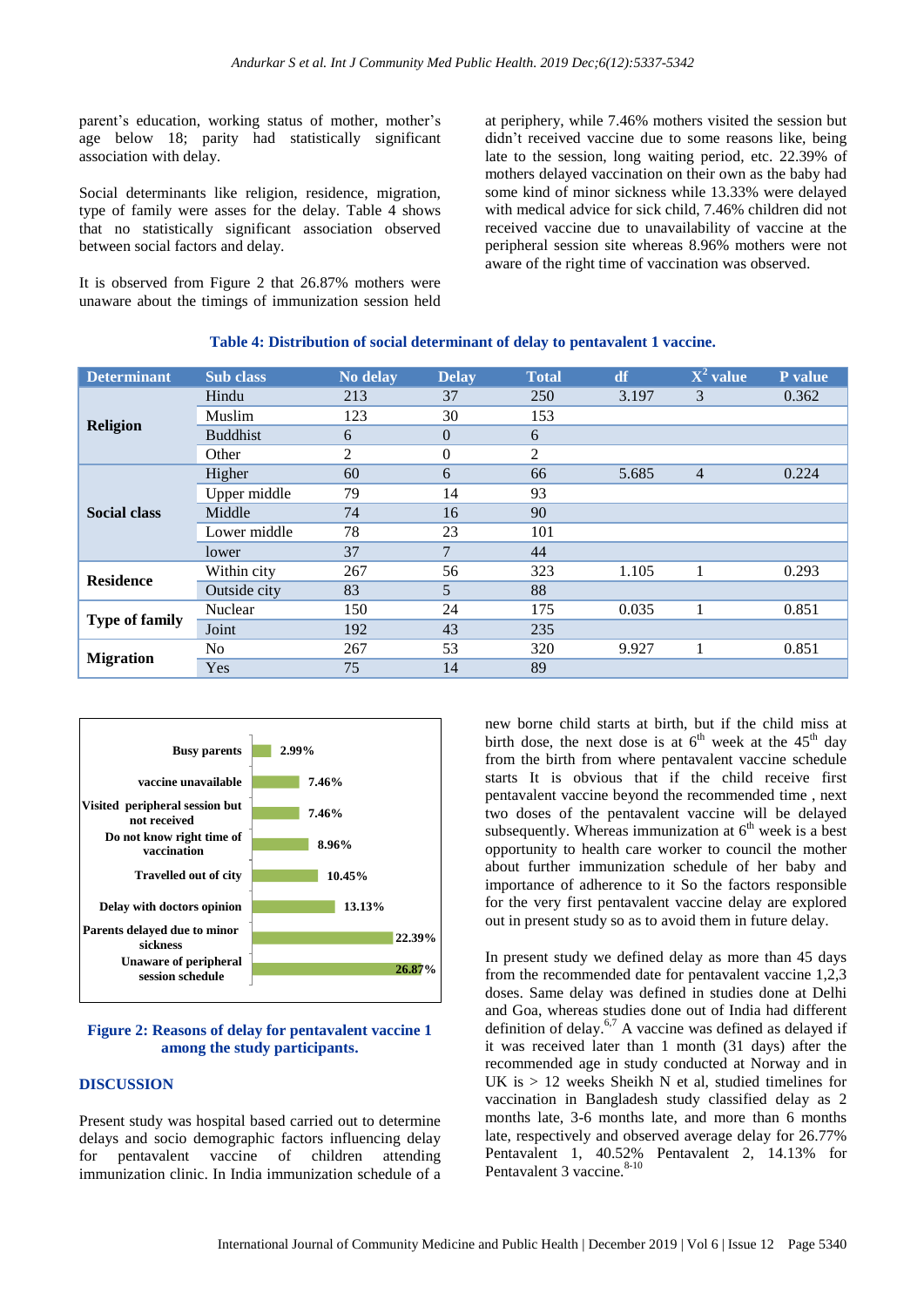It was difficult to compare the duration of delay as the delay dependent upon the local socio-cultural and local health infrastructure in that specified area. However, factors responsible for delay are similar with studies conducted all over India and across the country. We found birth order, mother's education, father's education, working status of mother, mother's age below 18 had statistically significant association with delay. NFHS 4 has shown increased birth order, mother's age, mother's education has significant impact on the immunization coverage. <sup>11</sup> Similar findings are observed in present study.

The timelines are more followed where respondents were educated parents. This finding is similar to that found in study conducted by Wadgave et al.<sup>12</sup> Study conducted in urban slums of Delhi observed socioeconomic status of the household, female illiteracy, health awareness and gender inequality were important determinants of coverage we do not found any gender in equality for delay.<sup>6</sup> Tiwari et al, in their case control study found the common causes for delayed immunization were negligence on part of parents, unawareness about the use of vaccine and sickness of child. <sup>13</sup> Kadam et al study in the urban slum areas of Pratiksha Nagar, Sion found children who were partially immunized reported that child was ill so they did not take the child to health care facility for immunization, followed by the other common reason that family had been to native place.<sup>14</sup> This finding are similar to present study. Gupta et al in Pune by wherein the main reason for partial immunization was timing of immunization was inconvenient.<sup>15</sup> In our study majority of the mothers were unaware of the timings of immunization session held at periphery reflecting the communication gap between peripheral health worker and community. Wadagave et al in Solapur reported lack of knowledge of immunization, ignorance about immunization of child and revisits for the immunization sessions were two main reasons findings are in line with present study Smith in his study found intentionally delay by parents for vaccine administration because of vaccine safety or efficacy concerns.<sup>16</sup>

Immunization is frequently postponed if children are ill or malnourished. This is not acceptable in light of present knowledge. In fact, it is particularly important to immunize children with malnutrition. Low grade fever, mild respiratory illnesses should not be considered as a contraindication to immunization. <sup>17</sup> We observed 22.39% children were delayed to pentavalent 1 vaccine due to minor illnesses, which is avoidable delay if the mother is counselled.

Limitation of this study was the study is hospital-based study carried out in immunization clinic of government medical college and hospital Aurangabad. Clinic serves as an outpatient department and the flow of children attending the clinic is not fixed to one geographic area. It was not possible to follow up the children for their further

doses however best counselling was done to adhere to immunization schedule

### **CONCLUSION**

Present study found that 83.69% children received vaccine within the recommended time. Still 16.31% children experience delay for the vaccination. Delayed vaccination leads to decreased levels of protection against disease. Parent's education, birth order, mother's age, working status of mother and parity had found significant association with delay. Unawareness about the right timings of vaccination and immunisation schedules held at periphery, parents delaying vaccine for minor sickness of baby, were the main reasons observed for delay and this can be easily overcome by appropriate counselling of mother by health care workers at the first time of vaccination which will improve the adherence and avoid delay in future to immunisation schedule.

#### **ACKNOWLEDGEMENTS**

Authors would like to thank to all staff members of immunization clinic, Govt medical college and hospital, Aurangabad and mothers of all children who were enrolled in this study for their co-operation.

*Funding: No funding sources Conflict of interest: None declared Ethical approval: The study was approved by the Institutional Ethics Committee*

## **REFERENCES**

- 1. Pentavalent vaccine guide for health workers with answers to frequently asked questions Ministry of Health and Family Welfare, Government of India; 2012.
- 2. Mission Indradhanushya operational guidelines: Ministry of Health and Family Welfare; 2016:3.
- 3. Immunization Handbook for Medical Officers Published by: Department of Health and Family Welfare, Government of India Copyright: Ministry of Health and Family Welfare, Government of India; 2008.
- 4. Shrivastwa N. Understanding disparities in vaccination coverage among Indian children a dissertation in the university of Michigan; 2015:3.
- 5. Refusal SBO. Mandatory immunization, and the risks of vaccine-preventable diseases. The N Eng J Med. 2009;360:1981-8.
- 6. Devasenapathy N, Jerath SG, Sharma S, Allen E, Shankar AH, Zodpey S. Determinants of childhood immunisation coverage in urban poor settlements of Delhi, India: a cross-sectional study. BMJ Open. 2016;6(8):e013015.
- 7. Noronha E, Shah HK. A study of vaccination delay among under-five attendees at an immunisation clinic in a rural area of Goa. Int J Community Med Public Health. 2018;5:1628.